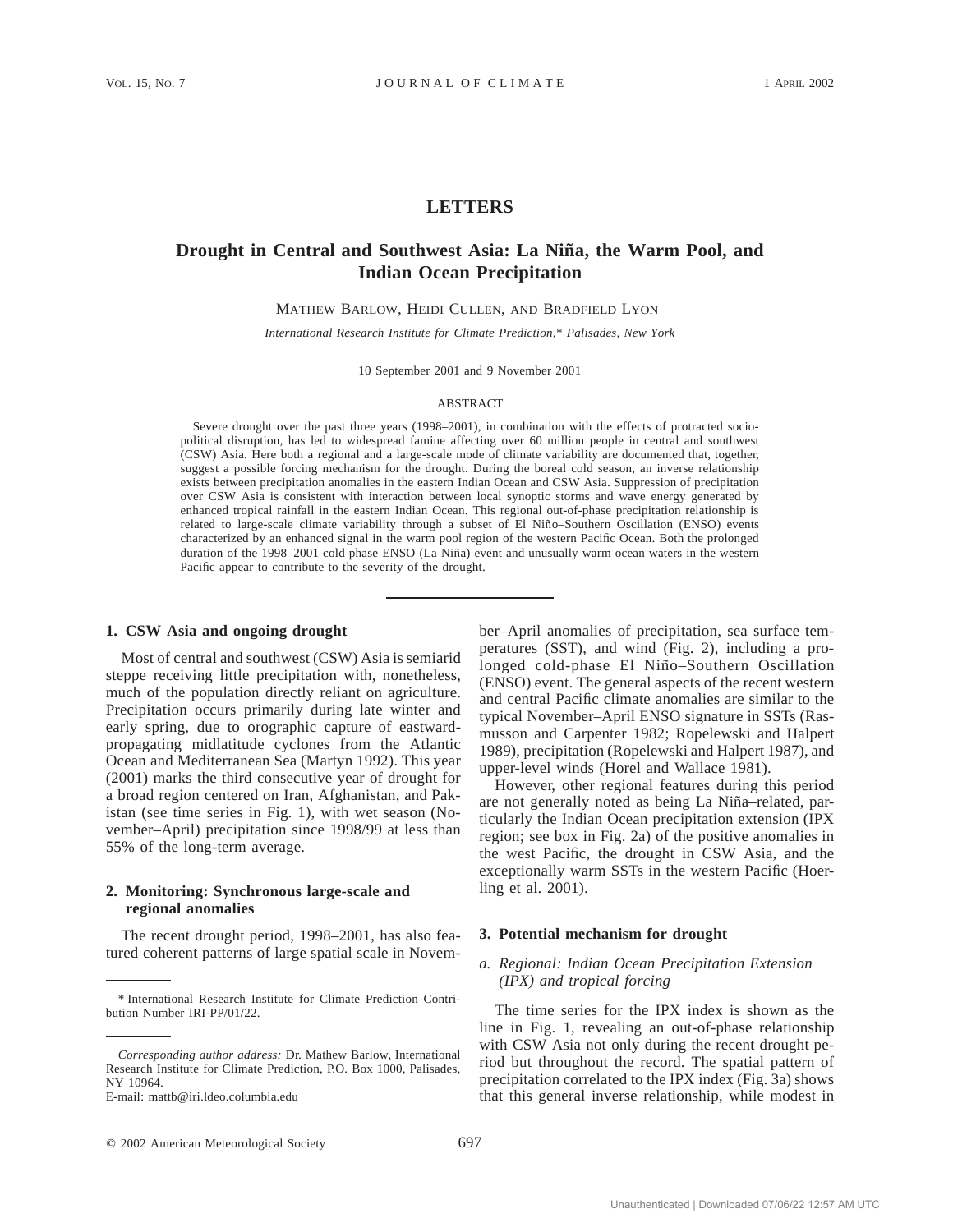

FIG. 1. CSW Asia drought evolution. Shown are the normalized monthly precipitation anomalies for CSW Asia drought region (shaded) and the IPX region (line) from Jan 1979 to Mar 2001. The drought region is  $30^{\circ}$ –42°N,  $42^{\circ}$ –70°E, and the IPX region is  $10^{\circ}$ S–15°N,  $90^{\circ}$ – 1008E. Units are standard deviations; the CAMS-OPI data were used. Note persistence of drought (brown shading) since 1998.

magnitude, also has considerable similarity in position and extent to the recent drought period anomalies (Fig. 2a). The SST correlation (not shown) to the IPX index resembles an ENSO pattern with an enhanced signal in the warm pool region, as in the recent three winters. The covariance between the IPX and upper-level atmospheric circulation (Fig. 3a), consists primarily of



In the linear Gill–Matsuno model of tropical dynamics (Matsuno 1966; Gill 1980), the deep tropical latent heat release associated with the IPX precipitation would produce two baroclinic Rossby wave packets, symmetric about the equator, to the west of the heating. At upper levels these Rossby wave packets would be realized in the wind field as anticyclonic circulations. To illustrate



FIG. 2. Large-scale anomalies during drought period. Shown are standardized anomalies, Nov–Apr 1998–2001 for (a) precipitation (shaded) and 200-hPa streamfunction (contours), and (b) SST. For precipitation and SST, the contour interval is 0.5 monthly standard deviations. Streamfunctions (the nondivergent component of the wind) is shown in physical units (contour interval of  $3.5 \times 10^6$  m<sup>2</sup> s<sup>-1</sup>) for comparison to model results. The boxes in (a) delineate the regions for the CSW Asia drought index and the index for ENSO (black box). The normalization here is done monthly, then averaged for Nov–Apr. The CAMS-OPI dataset (Janowiak and Xie 1999) was used for precipitation, the NCEP–NCAR reanalysis for streamfunction (Kalnay et al. 1996), and the reconstruction by Kaplan et al. for SSTs (Kaplan et al. 1998).







FIG. 3. Teleconnections to IPX. (a) Precipitation and 200-hPa streamfunction covariance with the IPX precipitation (red box) for 1979–96; (b) eastern Indian Ocean 400-hPa heating anomaly and linear model response in 200-hPa streamfunction. In (a), precipitation is shown as a correlation to IPX, the contour interval is 0.2, and the streamfunction is shown in physical units as a regression (contour interval is  $1.5 \times 10^6$  m<sup>2</sup> s<sup>-1</sup>). Calculations were performed on monthly data, then averaged for Nov–Apr. In (b), the contour interval for heating is  $0.3$  K day<sup>-1</sup> and the contour interval for the streamfunction is the same as in (a).

a) NOV-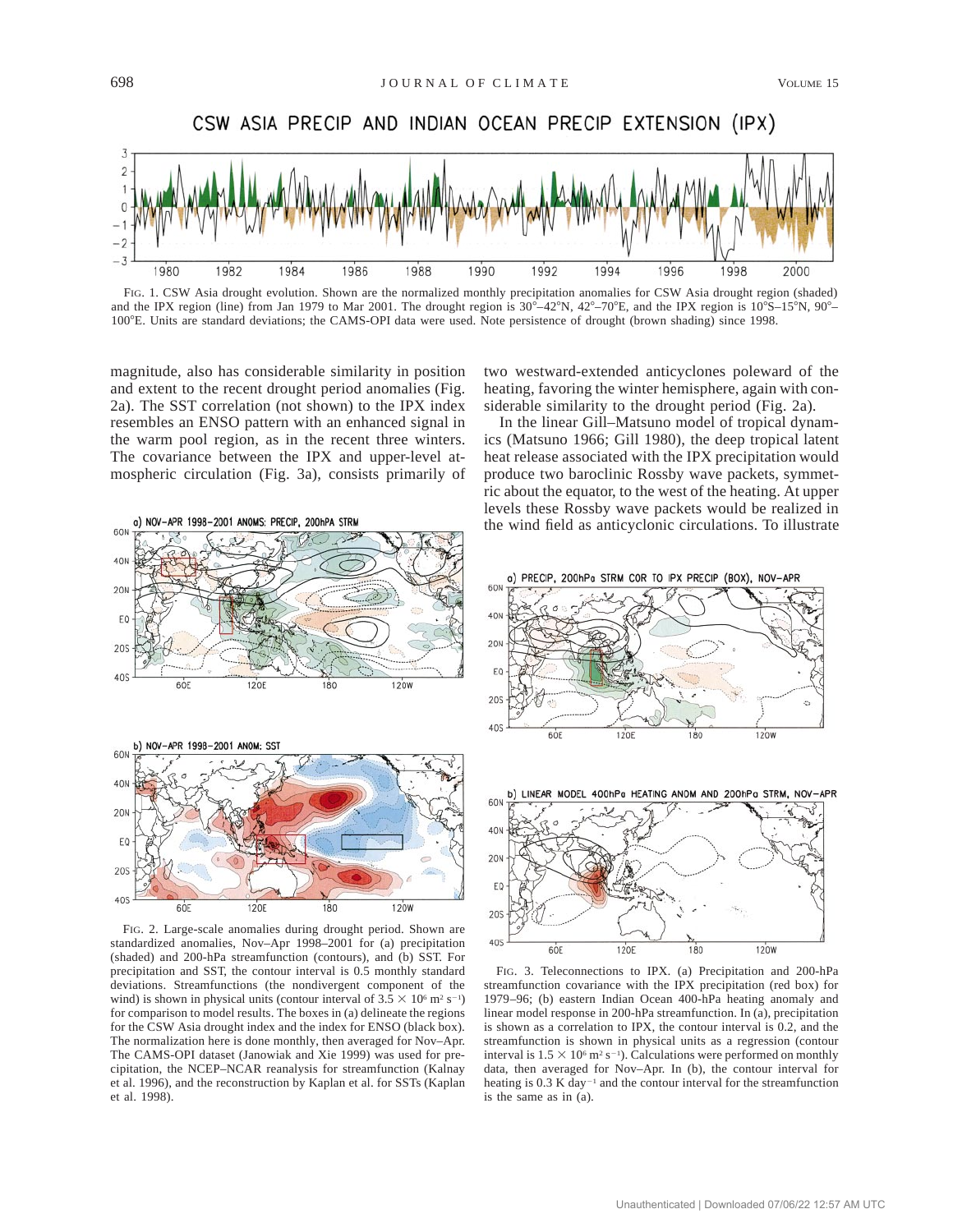

FIG. 4. ENSO warm pool stratification. Correlations with ENSO using the Niño-3.4 index [black box in (a)] for 1979–96, where the monthly contributions to the correlation are sorted into two equal-sized groups based on the strength of the warm pool SST anomalies in the western Pacific [red box in (a)]. All fields have been multiplied by  $-1$  to correspond to the cold phase of ENSO. The strong warm pool case is shown in the upper panels for (a) SST and (b) precipitation; similarly the weak warm pool case is shown in (c) and (d). A contour interval of 0.1 is used for all panels but does not directly correspond to correlation units; the weak and strong cases for each variable added together will yield the standard correction. Given the brief period of available global precipitation data, the stratification is done on the monthly data (with the final result averaged over Nov–Apr), and so any given ENSO can contribute to both the weak and strong cases. That this is of relevance to an entire event is demonstrated by the similarity of the 1998–2001 La Niña to the strong warm pool case. Both El Niños and La Niñas are considered; although the two phases are not completely symmetric, both display the noted relationships (with signs reversed), with the La Niña relationship more coherent.

this, the linear atmospheric response to deep heating in the IPX region is shown in Fig. 3b, in a steady-state linear model (Nigam et al. 1988). The anticyclonic anomalies of the Rossby wave response extend into CSW Asia with considerable similarity to the observed anomalies, and are consistent with suppression of synoptic activity. Interaction between the wave energy and the synoptic storms and local jet stream (centered at  $25^{\circ}-30^{\circ}$ N in November–April) likely modifies the response, potentially reinforcing the anomaly (see review in Trenberth et al. 1998); this is consistent with the larger values and more zonal orientation of the observed anomalies.

### *b. Large-scale: ENSO and the warm pool*

Although the IPX–CSW Asia precipitation relationship is not typically noted as part of the ENSO signal, there has also been an enhanced signal in the warm pool (red box in Fig. 2b) for both the recent La Niña and the SST correlations to the IPX. To test a possible relationship between the warm pool and changes in the ENSO signal, we calculated standard correlations to the Niño-3.4 SST index of ENSO for both precipitation and SSTs, but with the monthly contributions to the correlations sorted into two equal-sized groups, based on the strength of the SST anomalies in the warm pool. That is, we stratified the ENSO relationships into two cases: a strong warm pool case, where the ENSO events occured in conjunction with vigorous SST anomalies in the west Pacific; and a weak warm pool case, where the ENSO events occured in conjunction with weak SST anomalies in the west Pacific. The results are shown in Fig. 4, with the signs reversed for comparison to La Niña. The recent drought period was not included in the calculations, to avoid bias by a single event.

The subset of ENSOs with a strong warm pool signal are associated with a vigorous extension of positive precipitation anomalies into the Indian Ocean (the IPX region) and negative anomalies over CSW Asia (Fig. 4b). The similarity between this rainfall pattern and the drought period rainfall (Fig. 2a) is striking. Although the magnitude of the pattern is modest, the difference in precipitation between the two cases for the Indian